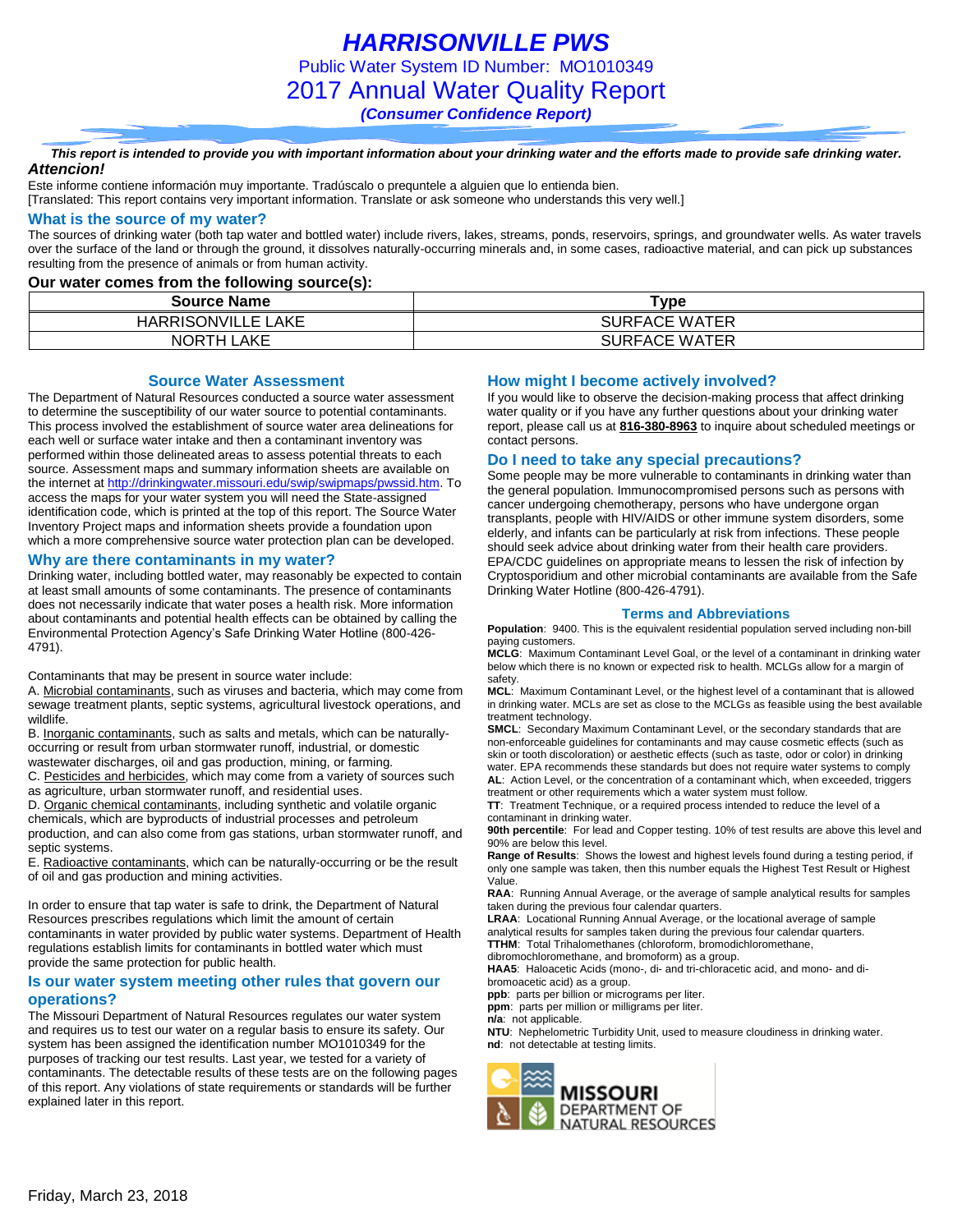*HARRISONVILLE PWS*

Public Water System ID Number: MO1010349

2017 Annual Water Quality Report

*(Consumer Confidence Report)*

# *Contaminants Report*

HARRISONVILLE PWS will provide a printed hard copy of the CCR upon request. To request a copy of this report to be mailed,

please call us at **816-380-8963***.* The CCR can also be found on the internet at www.dnr.mo.gov/ccr/MO1010349.pdf.

*The state has reduced monitoring requirements for certain contaminants to less often than once per year because the concentrations of these contaminants are not expected to vary significantly from year to year. Records with a sample year more than one year old are still considered representative. No data older than 5 years need be included. If more than one sample is collected during the monitoring period, the Range of Sampled Results will show the lowest and highest tested results. The Highest Test Result, Highest LRAA, or Highest Value must be below the maximum contaminant level (MCL) or the contaminant has exceeded the level of health based standards and a violation is issued to the water system.* 

# *Regulated Contaminants*

| <b>Requlated</b><br><b>Contaminants</b> | <b>Collection</b><br><b>Date</b> | <b>Highest</b><br>Test<br><b>Result</b> | Range of<br><b>Sampled</b><br><b>Result(s)</b><br>$(low - high)$ | <b>Unit</b> | <b>MCL</b> | <b>MCLG</b> | <b>Typical Source</b>                                                                          |
|-----------------------------------------|----------------------------------|-----------------------------------------|------------------------------------------------------------------|-------------|------------|-------------|------------------------------------------------------------------------------------------------|
| ATRAZINE                                | 5/9/2017                         | 2.17                                    | $0.55 - 2.17$                                                    | ppb         |            |             | Runoff from herbicide used on row crops                                                        |
| <b>BARIUM</b>                           | 2/7/2017                         | 0.0853                                  | 0.0853                                                           | ppm         |            |             | Discharge of drilling wastes; Discharge from metal refineries;<br>Erosion of natural deposits  |
| <b>FLUORIDE</b>                         | 2/7/2017                         | 0.59                                    | 0.59                                                             | ppm         |            |             | Natural deposits; Water additive which promotes strong teeth                                   |
| NITRATE-<br><b>NITRITE</b>              | 2/7/2017                         | 0.79                                    | 0.79                                                             | ppm         | 10         | 10          | Runoff from fertilizer use; Leaching from septic tanks, sewage;<br>Erosion of natural deposits |

| <b>Disinfection</b><br><b>Byproducts</b> | <b>Sample Point</b> | <b>Monitoring</b><br><b>Period</b> | <b>Highest</b><br>LRAA | <b>Range of Sampled</b><br><b>Result(s)</b><br>$(low - high)$ | Unit | <b>MCL</b> | <b>MCLG</b> | <b>Typical Source</b>                    |
|------------------------------------------|---------------------|------------------------------------|------------------------|---------------------------------------------------------------|------|------------|-------------|------------------------------------------|
| (HAA5)                                   | DBPDUAL-01          | 2017                               |                        | $0 - 0$                                                       | ppb  | 60         |             | Byproduct of drinking water disinfection |
| (HAA5)                                   | DBPDUAL-02          | 2017                               |                        | 0 - 0                                                         | ppb  | 60         |             | Byproduct of drinking water disinfection |
| TTHM                                     | DBPDUAL-01          | 2017                               | 19                     | $19.2 - 19.2$                                                 | ppb  | 80         |             | Byproduct of drinking water disinfection |
| TTHM                                     | DBPDUAL-02          | 2017                               | 21                     | $21.4 - 21.4$                                                 | ppb  | 80         |             | Byproduct of drinking water disinfection |

| TO 0<br>טע              | <b>Collection</b><br>Date | <b>Highest</b><br><b>Value</b> | <b>Range of Sampled</b><br><b>Results</b> | <b>Unit</b> | <b>Typical Source</b>                |
|-------------------------|---------------------------|--------------------------------|-------------------------------------------|-------------|--------------------------------------|
| <b>TOTAL</b><br>CARBON. | 12/13/2017                | $\overline{A}$<br>◡.           | 2.56<br>244<br>، ا. ب                     | MG/L        | Naturally present in the environment |

| Lead and<br>Copper | Date        | 90th Percentile: 90%<br>of your water utility<br>levels were less than | <b>Range of Sampled</b><br><b>Results</b><br>$(low - high)$ | Unit | <b>AL</b> | <b>Sites</b><br><b>Over AL</b> | <b>Typical Source</b>                   |
|--------------------|-------------|------------------------------------------------------------------------|-------------------------------------------------------------|------|-----------|--------------------------------|-----------------------------------------|
| <b>COPPER</b>      | 2014 - 2016 | 0.181                                                                  | $0.0082 - 0.283$                                            | ppm  | .3        |                                | Corrosion of household plumbing systems |
| _EAD               | 2014 - 2016 | 3.42                                                                   | $1.33 - 41.7$                                               | ppb  | 15        |                                | Corrosion of household plumbing systems |

| <b>Turbidity</b>                                                                                                                                  |                                                                           |                |                                                                                |     |                    |                        |  |  |  |
|---------------------------------------------------------------------------------------------------------------------------------------------------|---------------------------------------------------------------------------|----------------|--------------------------------------------------------------------------------|-----|--------------------|------------------------|--|--|--|
| Turbidity is a measure of cloudiness of water. We monitor turbidity because it is a good indicator of the effectiveness of our filtration system. |                                                                           |                |                                                                                |     |                    |                        |  |  |  |
| % of samples in<br>compliance with<br><b>Standard</b>                                                                                             | <b>Months</b><br><b>Monitoring</b><br><b>Violation</b><br><b>Occurred</b> |                | <b>Month</b><br><b>Highest Single</b><br><b>Measurement</b><br><b>Occurred</b> |     | <b>Sources</b>     | ш<br><b>Compliance</b> |  |  |  |
| 100                                                                                                                                               |                                                                           | N <sub>O</sub> | 0.117                                                                          | IAN | <b>SOIL RUNOFF</b> | YES                    |  |  |  |

# *Violations and Health Effects Information*

|  |  | During the 2017 calendar year, we had the below noted violation(s) of drinking water regulations. |  |  |  |
|--|--|---------------------------------------------------------------------------------------------------|--|--|--|
|  |  |                                                                                                   |  |  |  |

| <b>Compliance</b><br>∖ Perioα                       | Analvte                             | <b>VDE</b> |
|-----------------------------------------------------|-------------------------------------|------------|
| No<br>⊢the<br>Calendar<br>'iolations<br>Occurred in | 201<br>Year⊾<br>$\sim$<br>ZU I<br>v |            |

Additional Required Health Effects Language:

Infants and children are typically more vulnerable to lead in drinking water than the general population. It is possible that lead levels at your home may be higher than at other homes in the community as a result of materials used in your home's plumbing. If you are concerned about elevated lead levels in your home's water, you may wish to have your water tested and flush your tap for 30 seconds to 2 minutes before using tap water. Additional information is available from the Safe Drinking Water Hotline (800-426- 4791).

**Special Lead and Copper Notice:**If present, elevated levels of lead can cause serious health problems, especially for pregnant women and young children. Lead in drinking water is primarily from materials and components associated with service lines and home plumbing. HARRISONVILLE PWS is responsible for providing high quality drinking water, but cannot control the variety of materials used in plumbing components. When your water has been sitting for several hours, you can minimize the potential for lead exposure by flushing your tap for 30 seconds to 2 minutes before using water for drinking or cooking. If you are concerned about lead in your water, you may wish to have your water tested. Information on lead in drinking water, testing methods, and steps you can take to minimize exposure is available from the Safe Drinking Water Hotline (800-426-4791) or at [http://water.epa.gov/drink/info/lead/index.cfm.](http://water.epa.gov/drink/info/lead/index.cfm)

You can also find sample results for all contaminants from both past and present compliance monitoring online at the Missouri DNR Drinking Water Watch website [http://dnr.mo.gov/DWW/indexSearchDNR.jsp.](http://dnr.mo.gov/DWW/indexSearchDNR.jsp) To find Lead and Copper results for your system, type your water system name in the box titled Water System Name and select *Find Water Systems* at the bottom of the page. The new screen will show you the water system name and number, select and click the Water System Number. At the top of the next page, under the *Help* column find, *Other Chemical Results by Analyte*, select and click on it. Scroll down alphabetically to Lead and click the blue Analyte Code (1030). The Lead and Copper locations will be displayed under the heading *Sample Comments*. Scroll to find your location and click on the *Sample No*. for the results. If your house was selected by the water system and you assisted in taking a Lead and Copper sample from your home but cannot find your location in the list, please contact HARRISONVILLE PWS for your results.